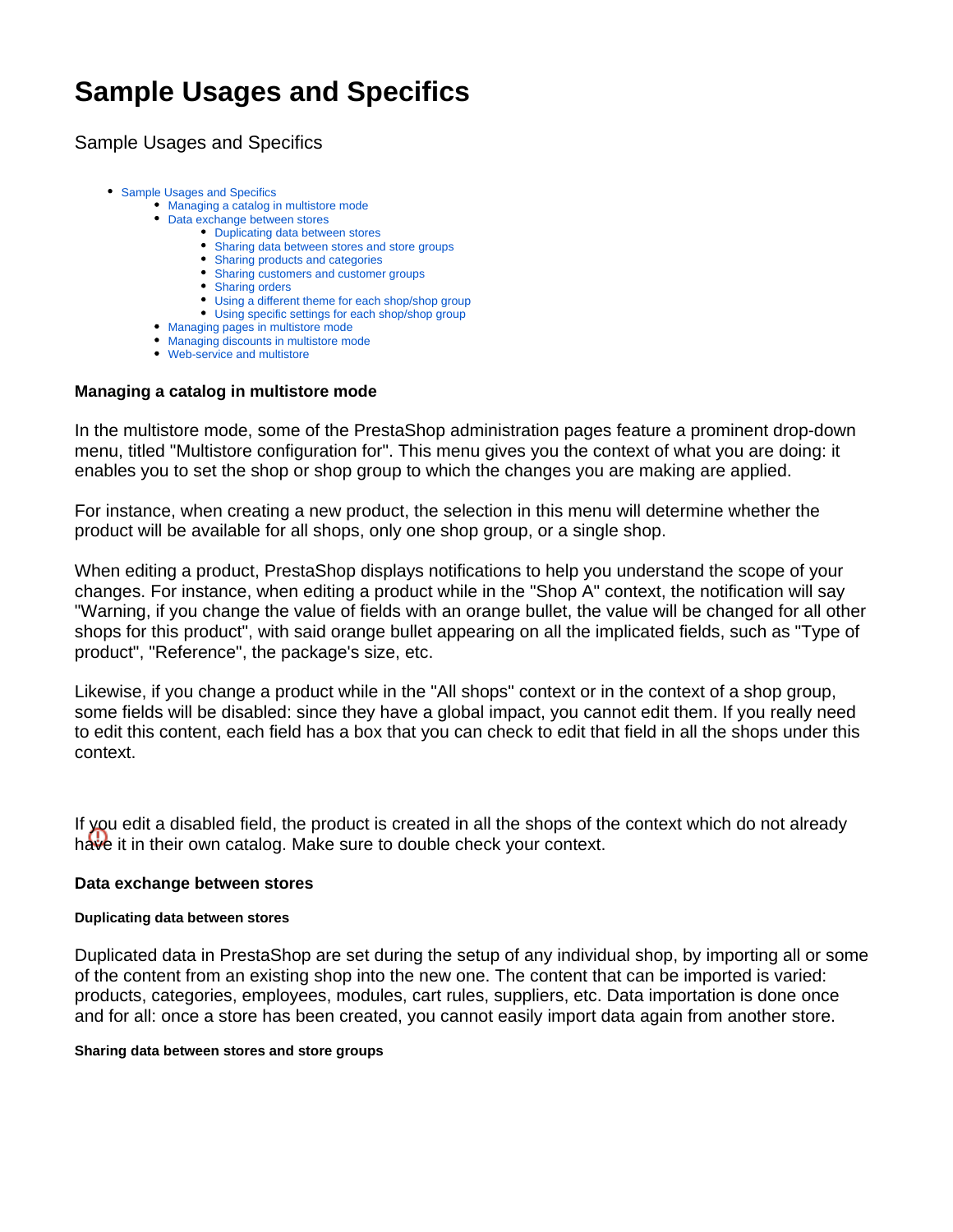Stores can share data. Shared data are fundamentally handled at the store group level: one of the important things to understand when dealing with PrestaShop's multistore mode is that all the stores within a store group can share the same details share data – or more precisely, three types of content: customers, available quantities, and orders. Once the store group is set, the sharing of data between its stores is mostly finished: while you can change the setting for the available product quantities, you cannot change the customers and orders settings anymore as soon as any store within the group as at least one customer or one order.

## <span id="page-1-0"></span>**Sharing products and categories**

When you create a new store within a group, you can choose to have all, or some, of the categories in the new store to be exact duplicates of the categories in any other store on your installation of PrestaShop.

When creating a category, either for a specific store or for all the stores in the PrestaShop installation, PrestaShop registers the category for all the stores – it is simply hidden from any store where it has not been set.

By associating the new stores with a given category, any change in this category will impact all the stores which are associated with it, even if the stores are from different store groups. You can, therefore, change the category's content once and for all from one place, including its products.

## <span id="page-1-1"></span>**Sharing customers and customer groups**

As indicated above, stores within the same store group can share clients: all you have to do it set the proper option when creating the store group.

Groups are less detailed: if you change one of the default customer group in one store, the change is applied to all the other stores, regardless of the store group.

If you want to have different customer groups for each store, you must create a new group and use the "Multistore configuration for" selector to associate the group with the current store or store group.

If the option "Share customers" has been disabled, then your customer list will need to be empty before  $\vee$ <sup>d</sup> can enable this.

If you'd rather keep your customer list you can do the following:

- Go to your database management software such as phpMyAdmin.
- **Search for the table ps\_customer. It might be different, depending on your database prefix.**
- Export this table.
- Empty the table. Do NOT drop it. If you do want to drop it, make sure you recreate the table afterward.
- Go back to the multistore settings for the shop group.
- Enable the "Share customers" option.
- Import the table.

Sharing customers between the shop group have now been enabled without the loss of customer information.

#### <span id="page-1-2"></span>**Sharing orders**

It is possible for stores within the same store group to share orders: all you have to do it set the proper option when creating the store group.